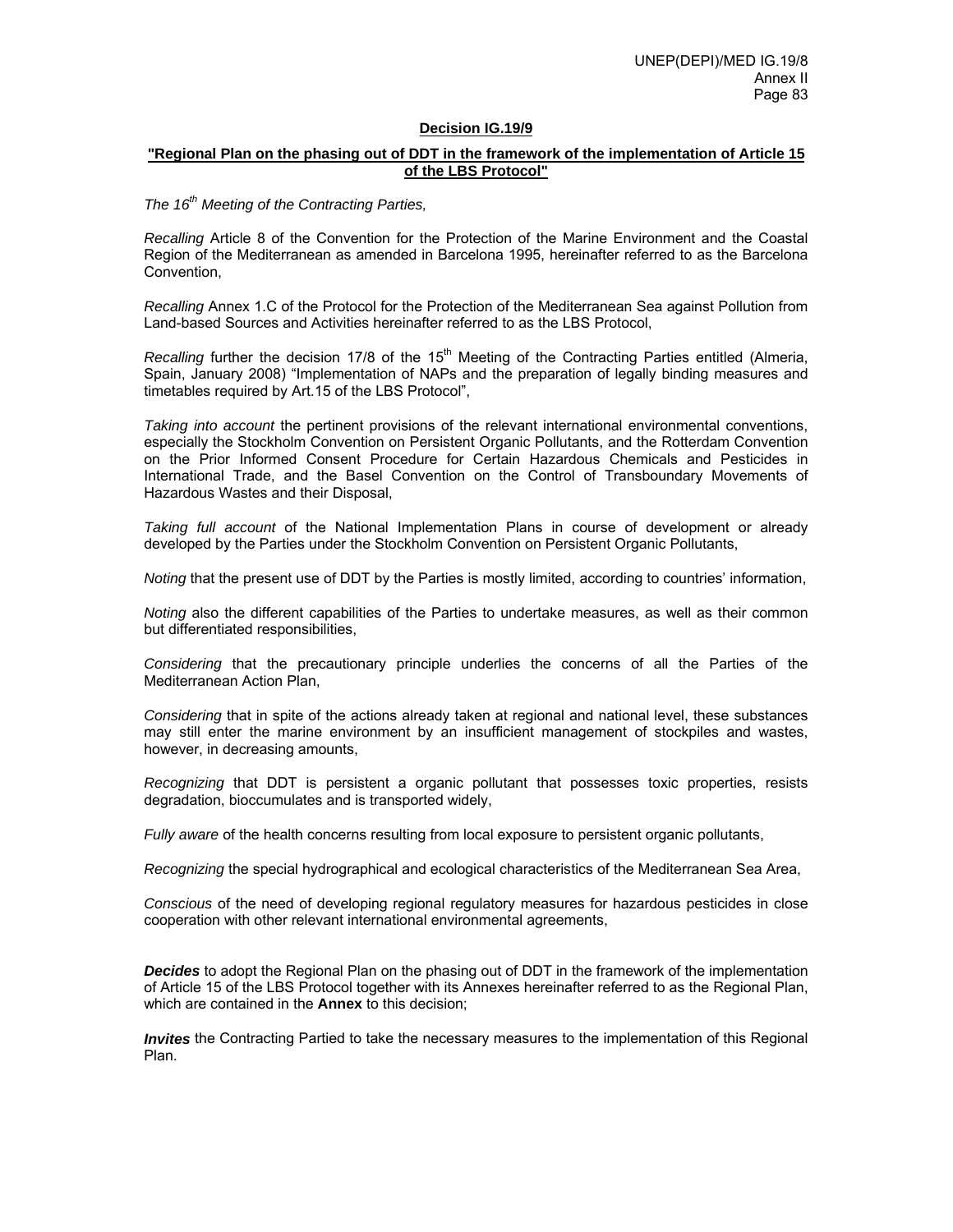#### ANNEX

### *Regional Plan on the phasing out of DDT in the framework of the implementation of Article 15 of the LBS Protocol*

# ARTICLE I

### Definitions of Terms

(a) "DDT" is a synthetic pesticide (Dichloro-Diphenyl-Trichloroethane; 1,1,1-Trichloro-2,2-bis-(4 chlorophenyl)-ethane; CAS Nr. 50-29-3). The technical product is a mixture of about 85% pp'-DDT and 15% op'-DDT isomers. In the environment, the product is broken down and metabolized mainly to its derivatives DDD and DDE.

(b) "Persistent Organic Pollutants (POPs)" are organic compounds from natural or anthropogenic origin that possess toxic properties, resist physical, chemical and biological degradation, bioaccumulate in high concentrations through the food web and are transported through air, water and migratory species, reaching regions where they have never been produced or used; their high persistence pose a risk of causing adverse effects to the environment and human health.

(c) "Wastes" means substances or objects which are disposed of or are intended to be disposed of or are required to be disposed of by the provisions of national law.

(d) "Environmentally sound management of pesticides wastes" means taking all practical steps to ensure that wastes are collected, transported, and disposed of (including after-care of disposal sites) in a manner which will protect human health and the environment against the adverse effects which may result from such wastes.

### ARTICLE I (Bis)

#### Preservation of Rights

The provisions of this Regional Plan shall be without prejudice to stricter provisions respecting the phasing out of DDT contained in other existing future, national, regional or international instruments or programmes.

#### ARTICLE II

#### **Measures**

1. The Parties shall prohibit and/or take legal and administrative measures necessary to eliminate:

- (a) the production and use of DDT, subject to the provisions of Appendix A; and
- (b) the import and export of DDT and its waste in accordance with paragraph 2 of this article
- 2. The Parties shall ensure that this chemical as an active substance or as a waste is imported or exported only:

(a) for the purpose of environmentally sound disposal according to the provisions of the Protocol on the Prevention of Pollution of the Mediterranean sea by Transboundary Movements of Hazardous Wastes and their Disposal and the Basel Convention on the Control of Transboundary Movements of Hazardous Wastes and their Disposal,

- (b) for a use or purpose which is permitted for that Party under Appendix A.
- 3. The Parties shall take appropriate measures so that such DDT waste, including products and articles upon becoming wastes, are: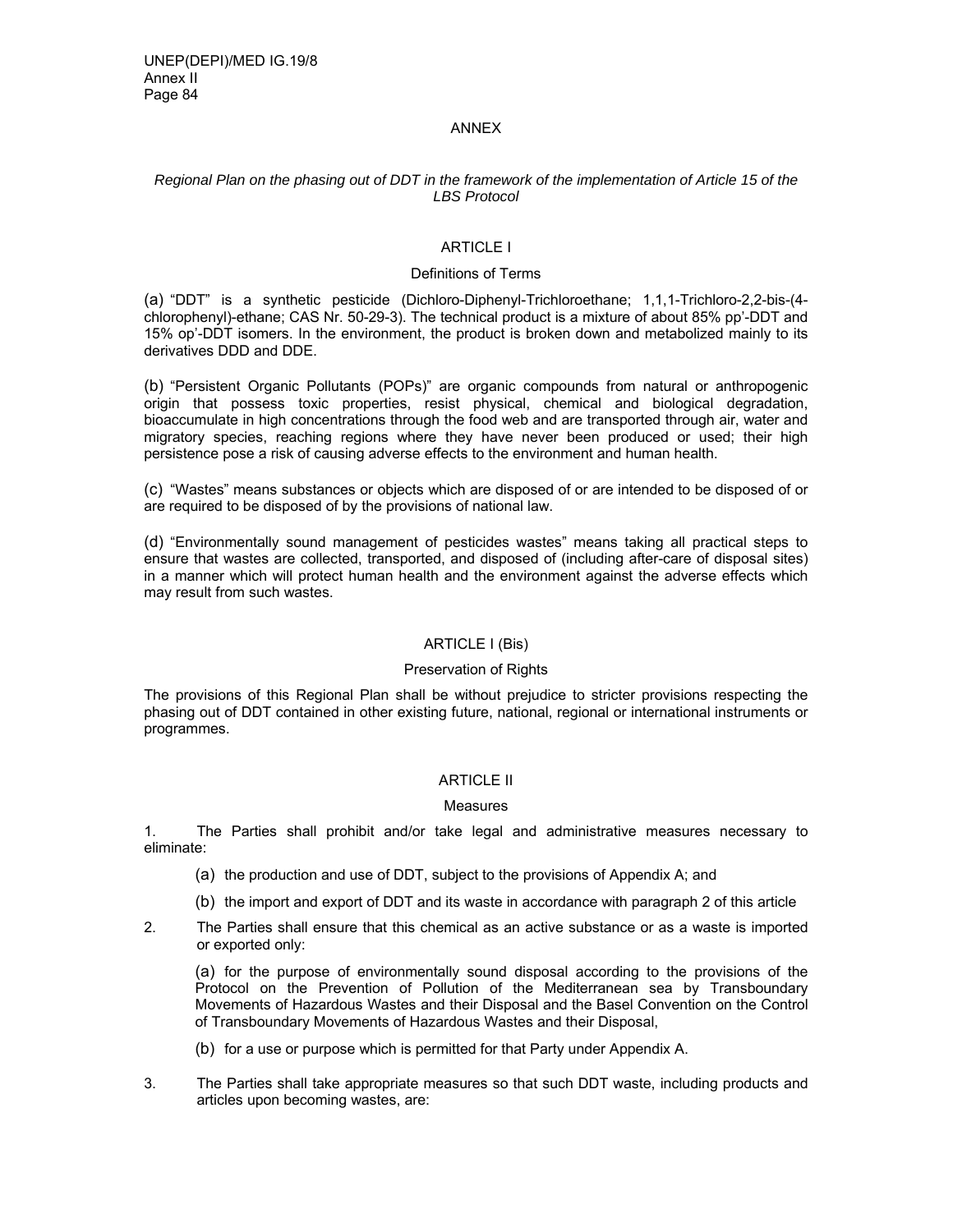(a) handled, collected, transported and stored in an environmentally sound manner;

(b) disposed of in such a way that the persistent organic pollutant content is destroyed or irreversibly transformed so that they do not exhibit the characteristics of persistent organic pollutants or otherwise disposed of in an environmentally sound manner when destruction or irreversible transformation does not represent the environmentally preferable option or the persistent organic pollutant content is low, taking into account international rules, standards, and guidelines, and relevant global and regional regimes governing the management of hazardous wastes;

(c) not permitted to be subjected to disposal operations that may lead to recovery, recycling, reclamation, direct reuse or alternative uses of persistent organic pollutants; and

(d) not transported across international boundaries without taking into account relevant international rules, standards and guidelines.

- 4. The Contracting Parties shall endeavor to apply BAT and BEPs for environmentally sound management of POPs listed in Appendix A. In doing so, the information provided in Appendix B shall, among others, be used.
- 5. The Parties shall ensure that their competent authorities or appropriate bodies monitor the implementation of the measures.

#### ARTICLE III

#### Timetables for Implementation

Each Party shall implement the measures to eliminate DDT by the 17<sup>th</sup> Meeting of the Contracting Parties, in 2011 and the chemical waste and stock piles by 31 December 2012 at the latest.

#### ARTICLE IV

#### Reporting

In conformity with Article 26 of the Convention and Article 13, paragraph 2(d), of the LBS Protocol, the Parties shall report on a biannual basis on the implementation of the above measures and on their effectiveness. The Contracting Parties should review the status of implementation of these measures in 2011.

### ARTICLE V

#### Technical Assistance

For the purpose of facilitating the implementation of the measures, capacity building including transfer of know how and technology would be provided by the Parties and the Secretariat. Priority would be given to those Parties who have ratified the LBS Protocol.

#### ARTICLE VI

#### Identification of Stock Piles

The Parties should identify to the extent practicable stock piles consisting of or containing DDT and they should report to the Secretariat of the Barcelona Convention before 30 June 2010.

### ARTICLE VII

# Entry into Force

The regional plan shall enter into force and become binding on the 180th day following the day of notification by the Secretariat in accordance with Article 15, paragraphs 3 and 4, of the LBS Protocol.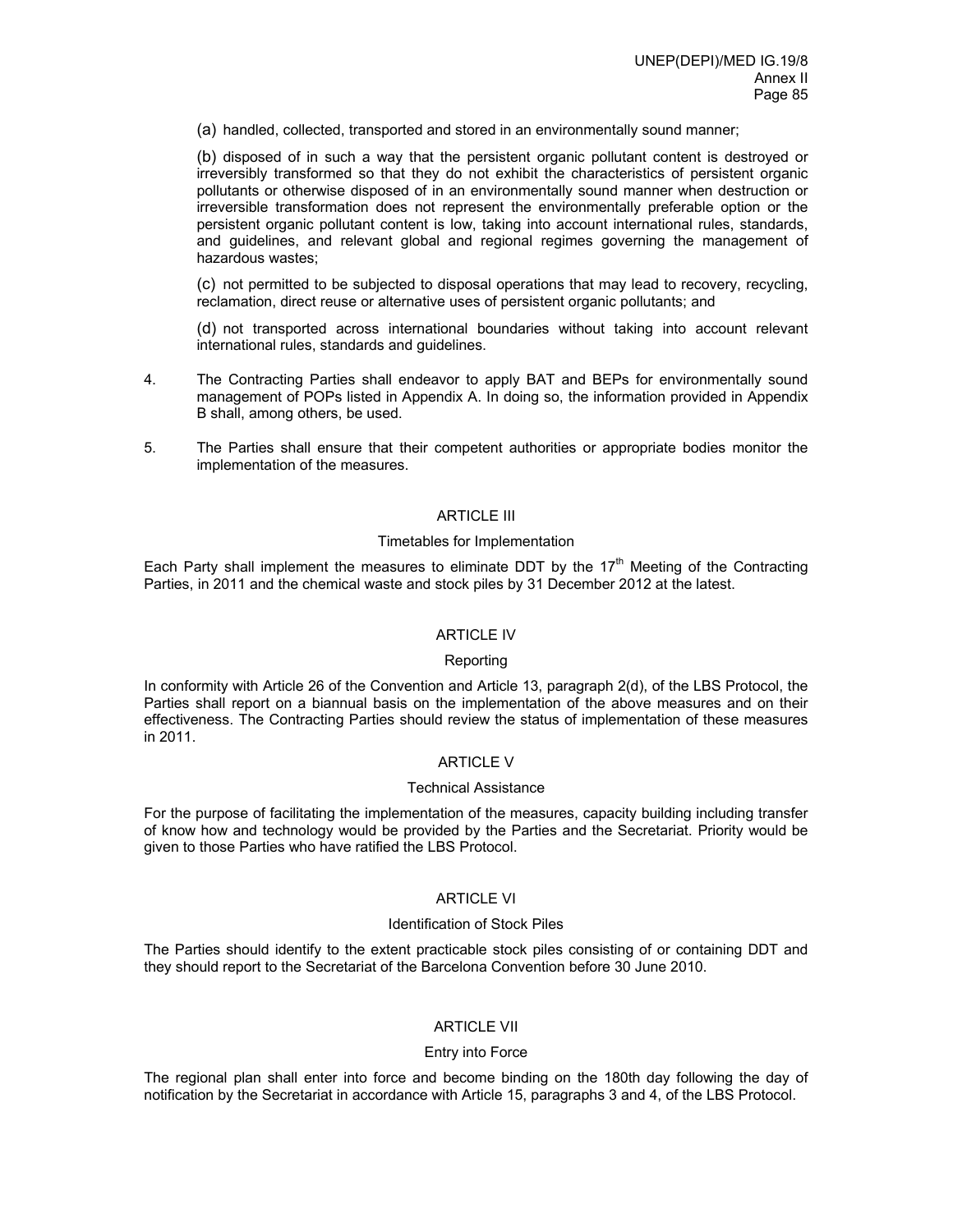## **APPENDIX A**

# List of Accepted Purposes and Specific Exemptions for DDT.

| <b>CHEMICAL</b>                 | <b>ACTIVITY</b>                   | SPECIFIC EXEMPTIONS <sup>a b</sup> |
|---------------------------------|-----------------------------------|------------------------------------|
|                                 |                                   |                                    |
| DDT<br>  CAS No: <b>50-29-3</b> | Use in emergency<br>circumstances | Disease vector control             |

<sup>a</sup> Exemption can be granted for quantities to be used for laboratory-scale research or as a reference standard.

<sup>1</sup> In emergency circumstances, a concerned Party should inform the Contracting Parties through the Secretariat of the Barcelona Convention, the Stockholm Convention and WHO according to their procedures.

<sup>b.</sup> Except quantities of the chemical occurring as unintentional trace contaminants in products and articles shall not be considered to be listed in this Annex.